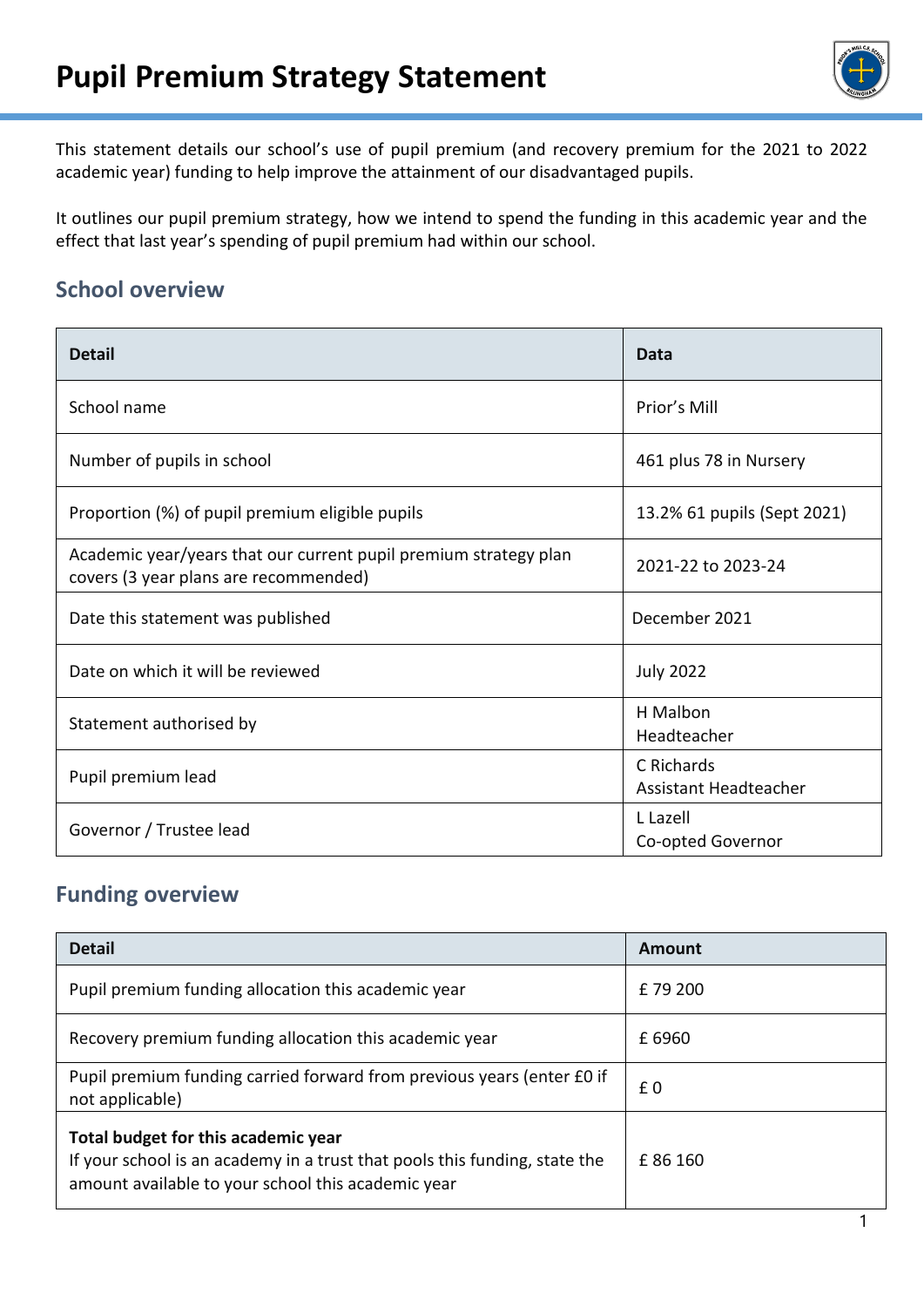

# **PART A: PUPIL PREMIUM STRATEGY PLAN**

### **Statement of Intent**

At Prior's Mill we strive for our Pupil Premium children to achieve at least in line with non-pupil premium children. We encourage our Pupil Premium children to have attendance and punctuality in line with nonpupil premium children. We will provide opportunities for Pupil Premium children to take part in extracurricular activities and clubs. We want to instil a love of learning in our Pupil Premium children and for them to become independent, resilient learners.

We proactively address any gaps in knowledge and skills, ensuring Pupil Premium pupils can take advantage of the opportunities and experiences we provide for them. We provide our Pupil Premium children with a broad curriculum, rich in cultural capital. We remove barriers and ensure Pupil Premium pupils and staff members have high expectations. We audit, review and set targets to ensure we maximise the outcomes for Pupil Premium pupils.

Our actions and priorities are informed by evidence-based research and targeted to known needs. Our plan is monitored, evaluated and adjusted according to impact. The Pupil Premium strategy plan is championed by the Pupil Premium Lead and ownership is shared by teaching staff.

#### **Challenges**

This details the key challenges to achievement that we have identified among our disadvantaged pupils.

| <b>Challenge</b><br>number | <b>Detail of challenge</b>                                                                                                                                                                                                                                                         |
|----------------------------|------------------------------------------------------------------------------------------------------------------------------------------------------------------------------------------------------------------------------------------------------------------------------------|
| 1                          | Individual gaps in learning mean that last year, in 5 out of 6 cohorts, less than 50% of our<br>Pupil Premium children reached age related expectations in Combined Reading, Writing<br>and Maths.                                                                                 |
| $\overline{2}$             | PP attendance continues to be lower than non-PP. For Summer Term 2021, PP<br>attendance was 95.1% and non-PP was 96.4%. There are a group of PP children who<br>have significantly low attendance (9 out of 61) below 90%. Punctuality of 7 PP children<br>is lower than expected. |
| 3                          | Some children have limited wider life experiences and/or opportunities outside their<br>school environment. This can impede their social development, emotional well-being,<br>resilience and engagement with learning opportunities.                                              |
| 4                          | Some Pupil Premium children (13, 21%) have the additional challenge of SEND needs.<br>Therefore, provision for these children is carefully targeted to meet their specific<br>learning needs.                                                                                      |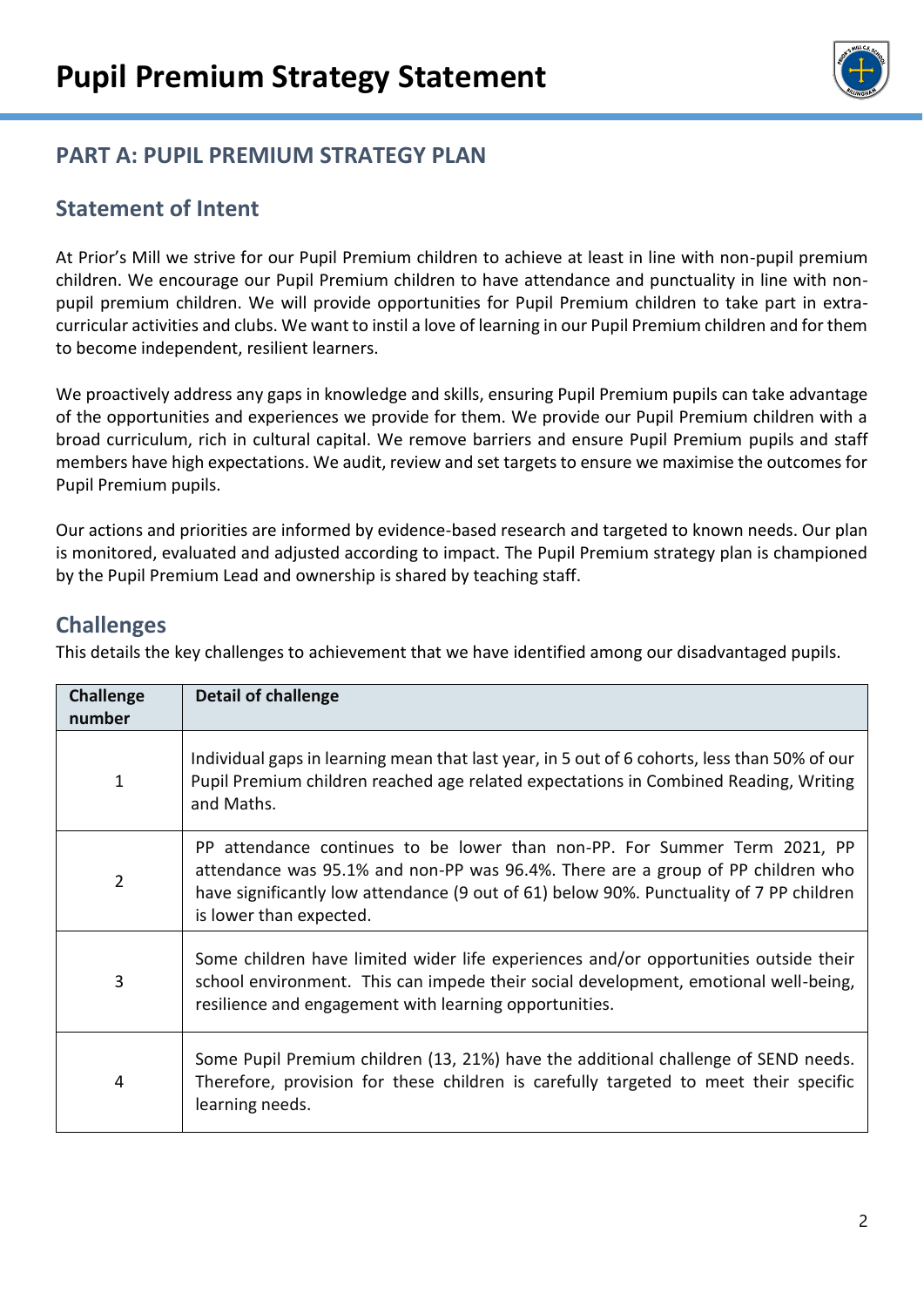

# **Intended Outcomes**

This explains the outcomes we are aiming for **by the end of our current strategy plan**, and how we will measure whether they have been achieved.

| <b>Intended outcome</b>                                                                                                                                          | <b>Success criteria</b>                                                                                                                                                                                                                       |
|------------------------------------------------------------------------------------------------------------------------------------------------------------------|-----------------------------------------------------------------------------------------------------------------------------------------------------------------------------------------------------------------------------------------------|
| Ensure high quality and personalised<br>teaching continues to improve<br>standards.                                                                              | Age related outcomes in reading, writing and maths for<br>children in receipt of pupil premium funding are in line with<br>their non-PP funded peers (school target of 75% per cohort)<br>and/or there is robust evidence of strong progress. |
| Increase attendance of PP pupils.                                                                                                                                | Pupil premium attendance is in line with national expectations.<br>Persistent absenteeism of pupil premium children is<br>significantly improved.                                                                                             |
| Increase the opportunities and<br>activities to support PP children in<br>their personal development,<br>resilience and engagement with the<br>wider curriculum. | Increased participation of PP children in a range of quality<br>opportunities and activities which support their personal<br>development, resilience and engagement with the wider<br>curriculum.                                             |

# **Activity in this Academic Year**

This details how we intend to spend our pupil premium (and recovery premium funding) this academic year to address the challenges listed above.

#### **£2000 (10% of training costs) + £1000 (PPG Lead release) = £3000**

| <b>Activity</b>                 | Evidence that supports this approach                               | <b>Challenge</b> |
|---------------------------------|--------------------------------------------------------------------|------------------|
|                                 |                                                                    | addressed        |
| <b>Quality CPD is carefully</b> | Sutton Trust found that, 'The effects of high- quality teaching is | 1, 4             |
| matched to meet the             | especially significant for pupils from disadvantaged               |                  |
| needs of pupils and             | backgrounds: over a school year, these pupils gain 1.5 years'      |                  |
| staff development.              | worth of learning with very effective teachers.                    |                  |
| PP Lead to hold                 | Feedback from PP lead will increase teachers' awareness of         | 1, 4             |
| progress meetings               | planning for and meeting the needs of the PP children.             |                  |
| with Teachers to                | Teachers will then in turn, provide feedback on progress and       |                  |
| monitor progress of             | next steps.                                                        |                  |
| PP children.                    | EEF states that "A pupil premium strategy is more likely to be     |                  |
|                                 | effective if school leaders plan how to sustain it from the        |                  |
|                                 | outset and monitor practice in an annual cycle."                   |                  |
| Improving accuracy of           | EEF states that "formative assessment strategies are required      | 1, 4             |
| assessment and                  | to set learning intentions (which feedback will aim towards)       |                  |
| feedback.                       | and to assess learning gaps (which feedback will address)."        |                  |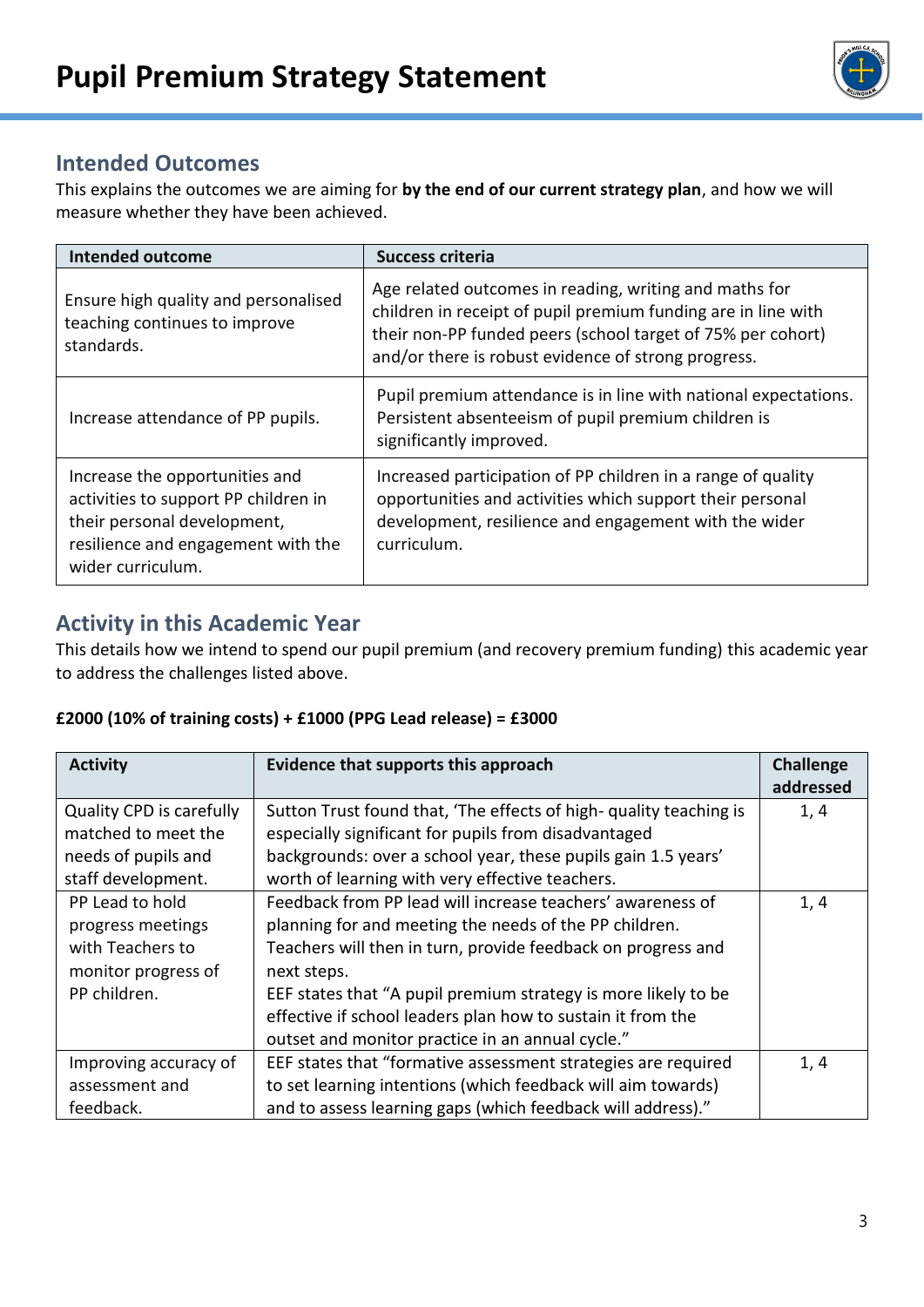

# **Targeted academic support (for example, tutoring, one-to-one support structured interventions)**

**Budgeted cost: £14 950 (0.3 teacher; 0.1 paid from recovery funding) + £64 000 (13% TA costs) + £1 712 (tutoring 'top-up' from recovery funding) = £ 80 662**

| <b>Activity</b>                                                                                            | Evidence that supports this approach                                                                                                                                                                                                          | <b>Challenge</b><br>addressed |
|------------------------------------------------------------------------------------------------------------|-----------------------------------------------------------------------------------------------------------------------------------------------------------------------------------------------------------------------------------------------|-------------------------------|
| Targeted teaching to<br>address gaps and barriers<br>through TA support and<br>interventions in each class | EEF states that "Research on TAs delivering targeted<br>interventions in one-to-one or small group settings shows<br>a consistent impact on attainment of approximately three<br>to four additional months' progress"                         | 1, 4                          |
| Additional teacher 0.6                                                                                     | EEF states "Overall, evidence shows that small group<br>tuition is effective and, as a rule of thumb, the smaller the<br>group the better".                                                                                                   |                               |
| <b>Tutoring</b>                                                                                            | EEF states "There is a large body of evidence that tutoring<br>and small-group tuition is effective - particularly where it<br>is targeted at pupils' specific needs; and that it can be<br>particularly effective for disadvantaged pupils." |                               |

### **Wider strategies (for example, related to attendance, behaviour, wellbeing)**

#### **Budgeted cost: £500 (additional EWO sessions) + £2000 (subsidised residential and clubs) = £2500**

| <b>Activity</b>            | Evidence that supports this approach                     | <b>Challenge</b> |
|----------------------------|----------------------------------------------------------|------------------|
|                            |                                                          | addressed        |
| Increase the opportunities | EEF states that "all children, including those from      | 3                |
| and activities to support  | disadvantaged backgrounds, deserve a well-rounded,       |                  |
| PP children in their       | culturally rich, education" and "enrichment approaches   |                  |
| personal development,      | can directly improve pupils' attainment"                 |                  |
| resilience and engagement  |                                                          |                  |
| with the wider curriculum. |                                                          |                  |
| Pupil Premium Lead to      | In order for PP children to access all of the above      | $\mathfrak z$    |
| monitor the attendance of  | strategies, they need to be present in school as much as |                  |
| children and persistent    | possible and also attend punctually.                     |                  |
| absenteeism.               |                                                          |                  |
| Interventions / removal of |                                                          |                  |
| barriers to be actioned    |                                                          |                  |
| depending according to     |                                                          |                  |
| need.                      |                                                          |                  |